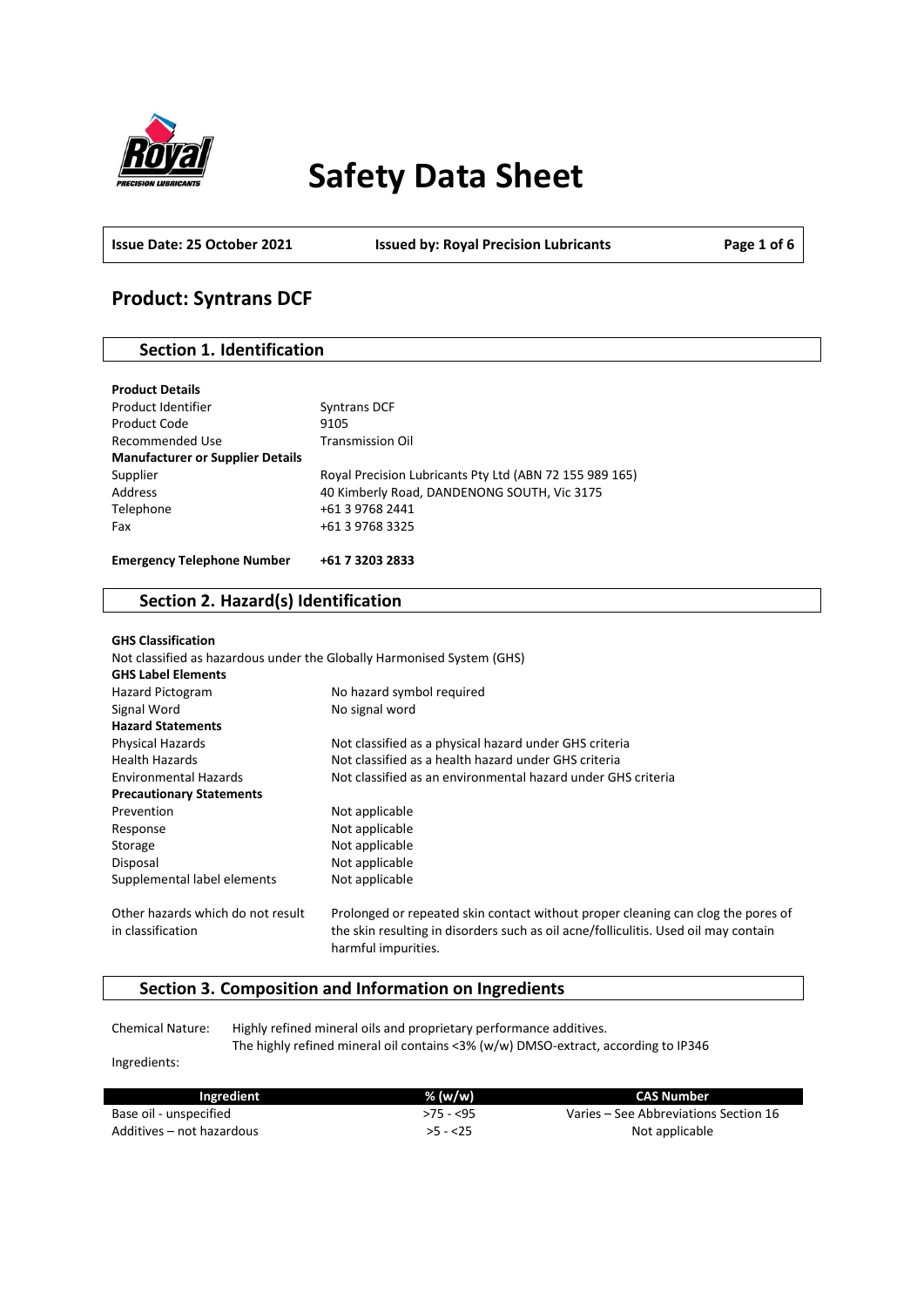There are no additional ingredients present which, within the current knowledge of the supplier and in the concentrations applicable, are classified as hazardous to health or the environment and hence require reporting in this section.

| <b>Section 4. First-aid measures</b> |                                                                                  |
|--------------------------------------|----------------------------------------------------------------------------------|
|                                      |                                                                                  |
| Eye contact:                         | Flush eye with copious quantities of water.                                      |
|                                      | If persistent irritation occurs, obtain medical attention.                       |
| Inhalation:                          | No treatment necessary under normal conditions of use.                           |
|                                      | If symptoms persist, obtain medical attention.                                   |
| Skin contact:                        | Remove contaminated clothing. Flush exposed area with water and follow by        |
|                                      | washing with soap if available.                                                  |
|                                      | If persistent irritation occurs, obtain medical attention.                       |
| If swallowed:                        | In general no treatment is necessary unless large quantities are swallowed. Do   |
|                                      | not induce vomiting and obtain medical advice.                                   |
| Most important symptoms and          | Oil acne/folliculitis signs and symptoms may include formation of black pustules |
| effects, both acute and delayed:     | and spots on the skin of exposed areas.                                          |
|                                      | Swallowing may result in nausea, vomiting and/or diarrhoea.                      |
| <b>Protection of first-aiders:</b>   | When administering first aid, ensure that you are wearing the appropriate        |
|                                      | personal protective equipment according to the incident, injury and              |
|                                      | surroundings.                                                                    |
| Notes to physician:                  | Treat symptomatically.                                                           |
|                                      |                                                                                  |

# **Section 5. Fire-fighting measures**

| Suitable extinguishing equipment:                                 | Foam, water spray or fog. Dry chemical powder, carbon dioxide, sand or earth<br>may be used for small fires only.                                                                                                                                                                                                                      |
|-------------------------------------------------------------------|----------------------------------------------------------------------------------------------------------------------------------------------------------------------------------------------------------------------------------------------------------------------------------------------------------------------------------------|
|                                                                   | Do not use water in a jet.                                                                                                                                                                                                                                                                                                             |
| Specific hazards during firefighting:                             | Combustible liquid. In a fire, or if heated, a pressure increase will occur and the<br>container may burst with the risk of a subsequent explosion.<br>May produce toxic fumes if burning including possibly carbon monoxide,<br>airborne solid and liquid particulates and gases and unidentified organic and<br>inorganic compounds. |
|                                                                   |                                                                                                                                                                                                                                                                                                                                        |
| Special protective equipment and<br>precautions for firefighters: | Proper protective equipment including chemical resistant gloves are to be<br>worn; chemical resistant suit is indicated if large contact with spilled product is<br>expected. Positive pressure Self-Contained Breathing Apparatus and full turn<br>out gear should be worn.                                                           |
| <b>HazChem Code:</b>                                              | None                                                                                                                                                                                                                                                                                                                                   |

## **Section 6. Accidental release measures**

| Personal precautions, protective<br>equipment and emergency procedures: | Avoid contact with skin and eyes, use appropriate personal protective<br>equipment. Evacuate surrounding areas if necessary. Remove all ignition<br>sources.                                                                                                                                                |
|-------------------------------------------------------------------------|-------------------------------------------------------------------------------------------------------------------------------------------------------------------------------------------------------------------------------------------------------------------------------------------------------------|
| <b>Environmental precautions:</b>                                       | Stop leak if without risk. Use appropriate containment to avoid<br>environmental contamination. Prevent from spreading or entering drains,<br>ditches or rivers by using sand, earth or other appropriate barriers.<br>Local authorities should be advised if significant spillages cannot be<br>contained. |
| <b>Methods and materials for containment</b><br>and cleaning up:        | Slippery when spilt. Avoid accidents, clean up immediately.<br>Reclaim liquid directly or in an absorbent.<br>Soak up residue with an absorbent such as clay, sand or other suitable<br>material and dispose of properly.                                                                                   |

# **Section 7. Handling and storage**

| <b>Precautions for safe handling:</b> | Use in a well ventilated area.                                        |
|---------------------------------------|-----------------------------------------------------------------------|
|                                       | Wear appropriate protective equipment (See Section 8) and clothing to |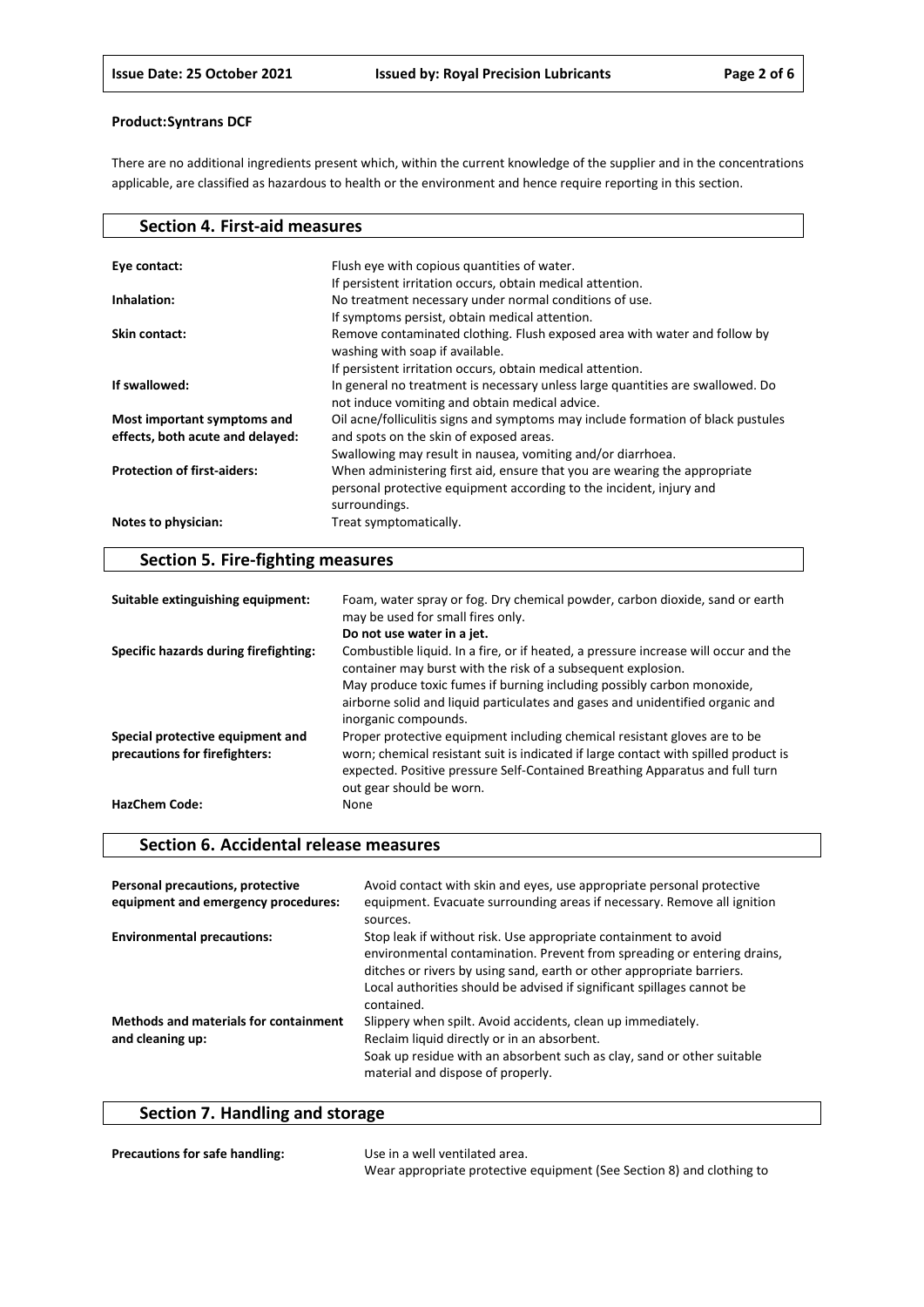| <b>Product:Syntrans DCF</b> |  |
|-----------------------------|--|
|-----------------------------|--|

|                                                                  | avoid inhalation of fumes or mist and contact with skin and eyes.                                                                                                                                               |
|------------------------------------------------------------------|-----------------------------------------------------------------------------------------------------------------------------------------------------------------------------------------------------------------|
|                                                                  | Containers not in use should be closed.                                                                                                                                                                         |
|                                                                  | Do not smoke.                                                                                                                                                                                                   |
|                                                                  | Always wash hands after handling and prior to eating, drinking, smoking or<br>using the toilet.                                                                                                                 |
| Conditions for safe storage, including<br>any incompatibilities: | Classified as a Class C2 (COMBUSTIBLE LIQUID) for the purposes of storage<br>and handling.                                                                                                                      |
|                                                                  | Store in a cool, well ventilated area away from heat and other sources of<br>ignition, oxidising agents, foodstuffs, and out of direct sunlight.<br>Keep containers securely sealed and protect against damage. |

# **Section 8. Exposure controls and personal protection**

| <b>National Exposure Standards:</b>  | No exposure standard has been established, however, the TWA National<br>Occupational Health and Safety Commission (NOHSC) exposure standard for oil mist<br>is 5 $mg/m3$ . As with all chemicals, exposure should be kept to the lowest possible<br>level. |
|--------------------------------------|------------------------------------------------------------------------------------------------------------------------------------------------------------------------------------------------------------------------------------------------------------|
| <b>Biological limit values:</b>      | Not available                                                                                                                                                                                                                                              |
| <b>Engineering Controls:</b>         | <b>Ventilation</b> - Use in well ventilated areas. Where ventilation is inadequate, a local<br>exhaust ventilation system is required.                                                                                                                     |
| <b>Personal Protective Equipment</b> |                                                                                                                                                                                                                                                            |
| <b>Respiratory Protection:</b>       | Normally not required, however if mists or vapours are generated in a poorly<br>ventilated area an approved respirator with a replaceable vapour/mist filter is<br>recommended.                                                                            |
| <b>Eye Protection:</b>               | Safety glasses with side shields, goggles or full face mask as appropriate. Individual<br>circumstances will dictate the final choice of protection.                                                                                                       |
| Skin / Body Protection:              | Always wear long sleeves and long trousers or coveralls, and enclosed footwear or<br>safety boots when handling this product. It is recommended that chemical resistant<br>gloves (e.g. PVC) be worn when handling this product.                           |

## **Section 9. Physical and Chemical Properties**

| Viscous amber liquid |
|----------------------|
| Not available        |
| Not available        |
| Not available        |
| Insoluble            |
| Not applicable       |
| $37 \text{ cSt}$     |
| 6.9 <sub>cf</sub>    |
| 0.848                |
| $>210^{\circ}$ C     |
| Combustible Liquid   |
| Not available        |
| Not available        |
|                      |

# **Section 10. Stability and Reactivity**

| Reactivity:                                        | No specific test data available for this product. Refer to Conditions to avoid and<br>Incompatible materials for additional information. |
|----------------------------------------------------|------------------------------------------------------------------------------------------------------------------------------------------|
| <b>Chemical stability:</b>                         | Stable under normal conditions of storage and handling.                                                                                  |
| <b>Possibility of hazardous</b><br>reactions:      | Reacts with strong oxidising agents.                                                                                                     |
| <b>Conditions to avoid:</b>                        | Heat, direct sunlight, open flames or other sources of ignition.                                                                         |
| <b>Incompatible Materials:</b>                     | Strong oxidizing agents.                                                                                                                 |
| <b>Hazardous Decomposition</b><br><b>Products:</b> | Under normal conditions of storage and use hazardous decomposition products are not<br>expected to be produced.                          |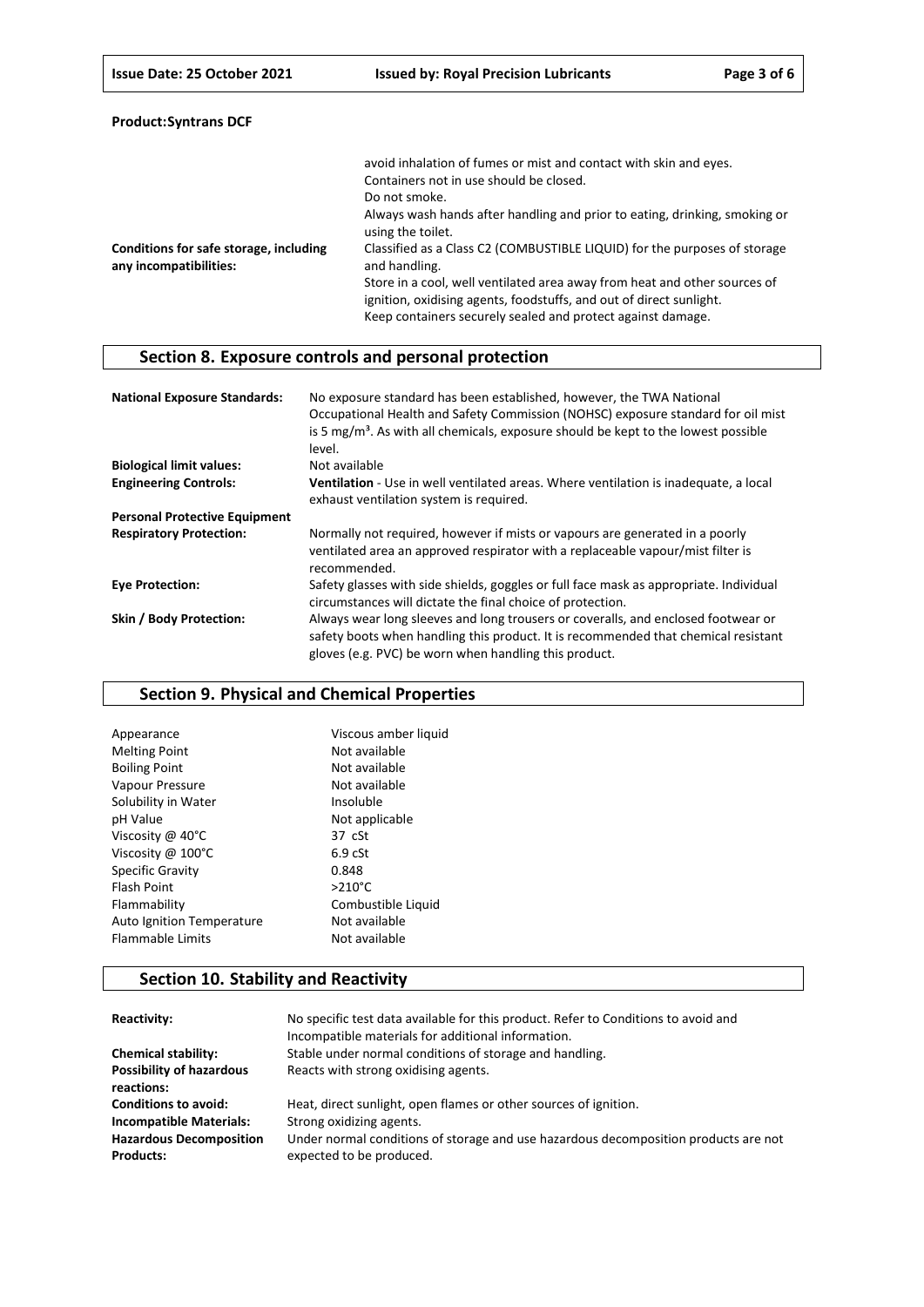## **Section 11. Toxicological information**

Information given is based on data on the components and the toxicology of similar products. Unless indicated otherwise, the data presented is representative of the product as a whole, rather than for the individual component(s). Skin and eye contact are the primary routes of exposure although exposure may occur following accidental swallowing.

| <b>Acute toxicity</b>                | Acute oral toxicity: LD50 rat: >5,000 mg/kg. Expected to be of low toxicity.<br>Acute inhalation toxicity: Not considered to be an inhalation hazard under normal<br>conditions of use.                                                                                                                           |
|--------------------------------------|-------------------------------------------------------------------------------------------------------------------------------------------------------------------------------------------------------------------------------------------------------------------------------------------------------------------|
|                                      | Acute dermal toxicity: LD50 rabbit: >5,000 mg/kg. Expected to be of low toxicity.                                                                                                                                                                                                                                 |
| Skin corrosion/irritation            | Expected to be slightly irritating. Prolonged or repeated skin contact without proper<br>cleaning can clog the pores of the skin resulting in disorders such as oil acne/folliculitis.                                                                                                                            |
| Serious eye damage/eye<br>irritation | Expected to be slightly irritating                                                                                                                                                                                                                                                                                |
| Respiratory or skin<br>sensitisation | Not expected to be a skin sensitiser.                                                                                                                                                                                                                                                                             |
| <b>Germ cell mutagenicity</b>        | Not considered a mutagenic hazard.                                                                                                                                                                                                                                                                                |
| Carcinogenicity                      | Not expected to be carcinogenic.                                                                                                                                                                                                                                                                                  |
|                                      | Product contains mineral oils of types shown to be non-carcinogenic in animal skin-<br>painting studies. Highly refined mineral oils are not classified as carcinogenic by the<br>International Agency for Research on Cancer (IARC).                                                                             |
| <b>Reproductive toxicity</b>         | Not expected to impair fertility. Not expected to be developmental toxicant.                                                                                                                                                                                                                                      |
| STOT - single exposure               | Not expected to be a hazard.                                                                                                                                                                                                                                                                                      |
| STOT – repeated exposure             | Not expected to be a hazard.                                                                                                                                                                                                                                                                                      |
| <b>Aspiration toxicity</b>           | Not considered an aspiration hazard.                                                                                                                                                                                                                                                                              |
| <b>Further information</b>           | <b>USED</b> oils may contain harmful impurities that have accumulated during use. The<br>concentration of such impurities will depend on use and they may present risks to health<br>and the environment on disposal. ALL used oil should be handled with caution and skin<br>contact avoided as far as possible. |

## **Section 12. Ecological information**

Eco toxicological data has not been determined specifically for this product. Information given is based on a knowledge of the components and the ecotoxicology of similar products. Unless indicated otherwise, the data presented is representative of the product as a whole, rather than for individual component(s).

#### **Ecotoxicity**

| Toxicity to fish (Acute toxicity)           | Expected to be practically non-toxic.                                         |
|---------------------------------------------|-------------------------------------------------------------------------------|
| Toxicity to crustacean (Acute toxicity)     | Expected to be practically non-toxic.                                         |
| Toxicity to algae/aquatic plants (Acute     | Expected to be practically non-toxic.                                         |
| toxicity)                                   |                                                                               |
| Toxicity to fish (Chronic toxicity)         | Data not available.                                                           |
| Toxicity to crustacean (Chronic toxicity)   | Data not available.                                                           |
| Toxicity to microorganisms (Acute toxicity) | Data not available.                                                           |
| Persistence and degradability               |                                                                               |
| Biodegradability                            | Expected to be not readily biodegradable. Major constituents are              |
|                                             | expected to be inherently biodegradable, but contains components that         |
|                                             | may persist in the environment.                                               |
| <b>Bioaccumulative potential</b>            |                                                                               |
| <b>Bioaccumulation</b>                      | Contains components with the potential to bio accumulate.                     |
| Partition coefficient: n-octanol/water      | Pow: >6 based on information on similar products.                             |
| <b>Mobility in soil</b>                     |                                                                               |
| Mobility                                    | Liquid under most environmental conditions. If it enters soil, it will adsorb |
|                                             | to soil particles and will not be mobile.                                     |
|                                             | Floats on water.                                                              |
| Other adverse effects                       |                                                                               |
| Additional ecological information           | Product is a mixture of non-volatile components which are not expected        |

to be released to air in any significant quantities.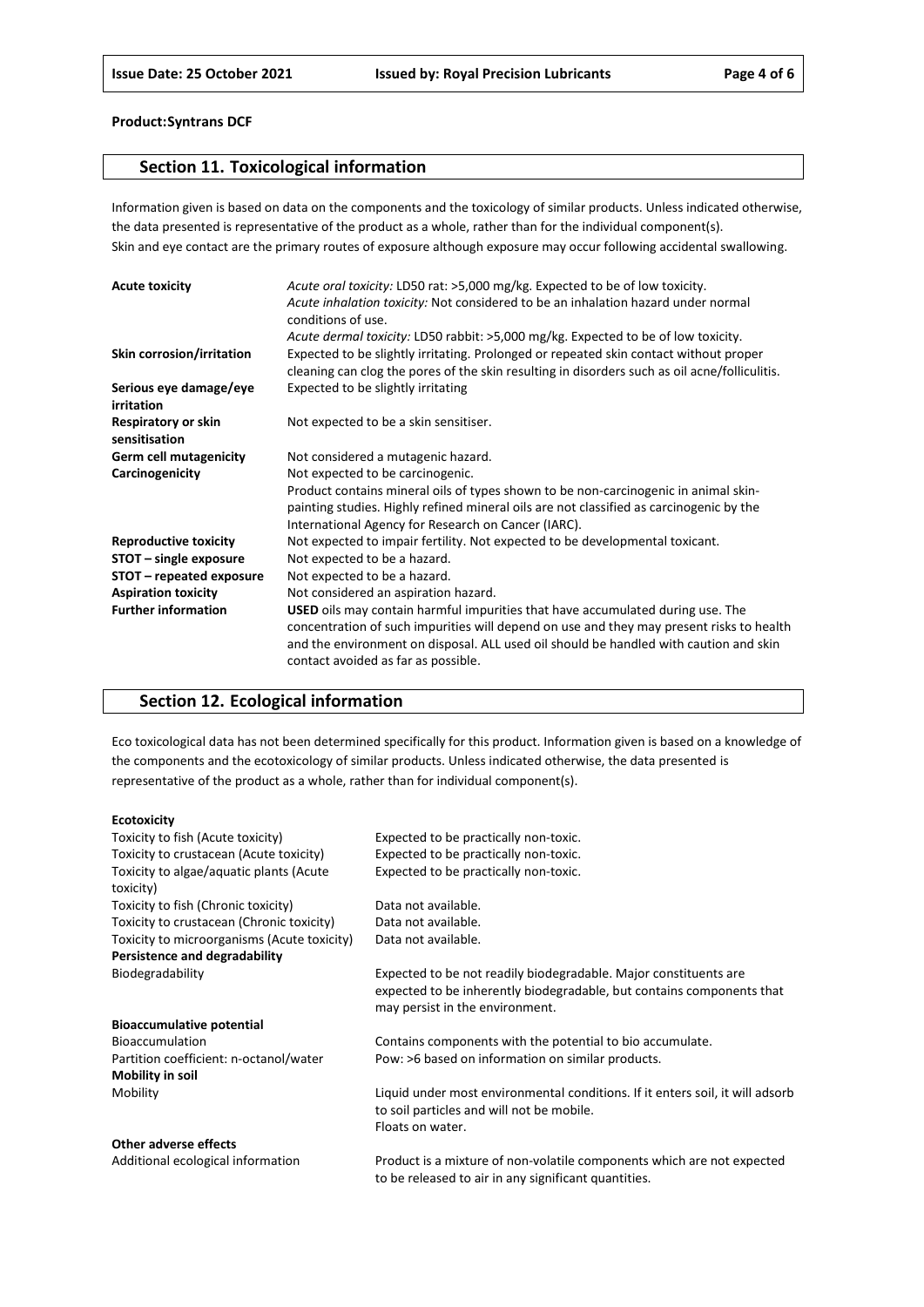Not expected to have ozone depletion potential, photochemical ozone creation potential or global warming potential. Poorly soluble mixture. May cause physical fouling of aquatic organisms. Mineral oil is not expected to cause any chronic effects to aquatic organisms at concentrations less than 1 mg/l.

#### **Section 13. Disposal considerations**

| Disposal methods                                    |                                                                                                                                                                                                                              |
|-----------------------------------------------------|------------------------------------------------------------------------------------------------------------------------------------------------------------------------------------------------------------------------------|
| Waste from residues                                 | Waste product should not be allowed to contaminate soil or ground<br>water or be disposed of into the environment.<br>Disposal should be in accordance with applicable regional, national and<br>local laws and regulations. |
| Contaminated packaging                              | Dispose in accordance with prevailing regulations, preferably to a<br>recognised collector or contractor. The competence of the collector or<br>contractor should be established beforehand.                                 |
| Special precautions for landfill or<br>incineration | No additional special precautions identified.                                                                                                                                                                                |

#### **Section 14. Transport Information**

| <b>National Regulations</b>      |                                    |
|----------------------------------|------------------------------------|
| ADG                              | Not regulated as a dangerous good. |
| <b>International Regulations</b> |                                    |
| IATA-DGR                         | Not regulated as a dangerous good. |
| IMDG-DGR                         | Not regulated as a dangerous good. |

## **Section 15. Regulatory Information**

**Standard Uniform Schedule of Medicine and Poisons** Not scheduled **Model Work Health and Safety Regulations – Scheduled Substances** Not listed **Australian Code for the Transport of Dangerous Goods by Road and Rail (ADG Code)** Not regulated **Australia (AICS)** All components of this product are listed on the Inventory or exempted.

#### **Section 16. Other Information**

| Date of Issue        | Monday, 25 October 2021                                                                  |
|----------------------|------------------------------------------------------------------------------------------|
| <b>Abbreviations</b> | ADG = Australian Dangerous Goods                                                         |
|                      | GHS = Globally Harmonised System of Classification and Labelling of chemicals            |
|                      | IATA = International Air Transport Association                                           |
|                      | IBC = Intermediate Bulk container                                                        |
|                      | <b>IMDG</b> = International Maritime Dangerous Goods                                     |
|                      | STEL = Short term exposure limit                                                         |
|                      | TWA = time weighted average                                                              |
|                      | Varies = may contain one or more of the following 101316-69-2, 101316-70-5, 101316-71-6, |
|                      | 101316-72-7, 64741-88-4, 64741-89-5, 64741-95-3, 64741-96-4, 64741-97-5, 64742-01-4,     |
|                      | 64742-44-5, 64742-45-6, 64742-52-5, 64742-53-6, 64742-54-7, 64742-55-8, 64742-56-9,      |
|                      | 64742-57-0, 64742-58-1, 64742-62-7, 64742-63-8, 64742-64-9, 64742-65-0, 64742-70-7,      |
|                      | 72623-85-9, 72623-86-0, 72623-87-1, 74869-22-0, 90669-74-2                               |

**Other Information**